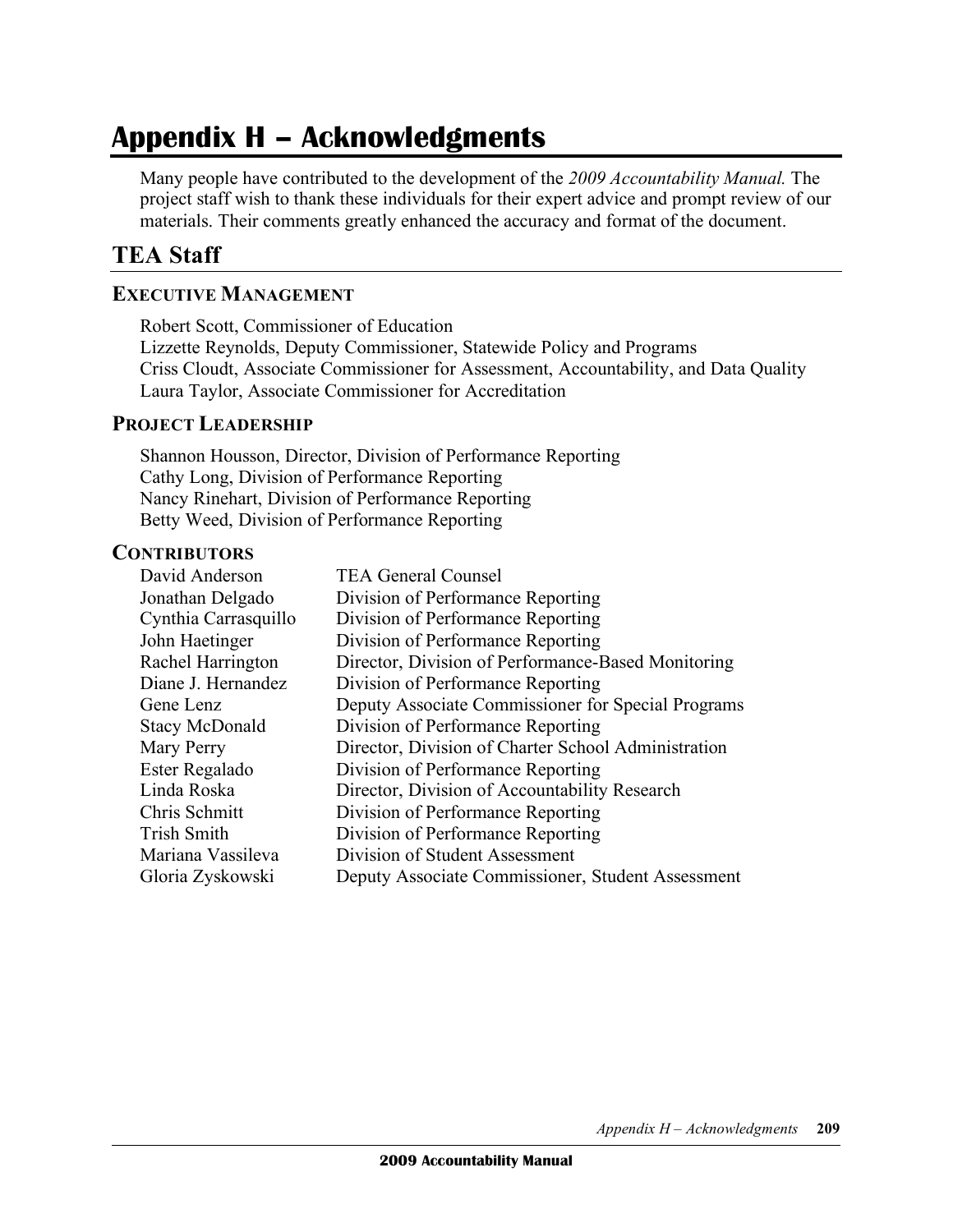# **Educator Focus Group on Accountability**

 Representatives from districts and regional service centers met in February 2009 to make recommendations that address major policy and design issues for accountability for the year 2009 and beyond.

 Nabor F. Cortez, Jr., Superintendent, *La Feria ISD*, *Region 1* Daniel King, Superintendent, *Pharr-San Juan-Alamo ISD, Region 1* Audra Ude, Assistant Superintendent for Instruction, *Flour Bluff ISD, Region 2* Charlotte Baker, Deputy Director for Programs and Services, *Region 3* M. Annette Cluff, Superintendent, *The Varnett Charter School, Region 4* Anthony Edwards, Principal, *Community Education Partners*, *Region 4* Janelle James, Superintendent, *Southwest Schools*, *Region 4* Dru Mushlian, Assistant Superintendent for Instruction, *Hardin-Jefferson ISD, Region 5* Raymon Puente, Director of Residential Services, *Juvenile Justice Center, Region 6* Janice Jackson, Special Education Director, *Paris ISD*, *Region 8* Anne Poplin, Executive Director, *Region 9* Whitcomb Johnstone\*, Director of Planning, Evaluation & Research, *Irving ISD, Region 10* Francine Holland, Executive Deputy Director of Instructional Services, *Region 11* Nola Wellman, Superintendent, *Eanes ISD, Region 13* Doyleen Terrell, Principal, Nancy Smith Elementary, *Albany ISD, Region 14* Jana Anderson, Director of Special Education, *San Angelo ISD, Region 15* Michael Motheral, Superintendent, *Sundown ISD, Region 17* Mark Ayala, Principal, Clint High School, *Clint ISD, Region 19* Tom Harvey, Superintendent, *La Vernia ISD, Region 20* Mary Ann Whiteker, Superintendent, *Hudson ISD, Region 7* Roland Hernandez, Superintendent, *Waco ISD, Region 12* Frank Belcher, Superintendent, *Canadian ISD, Region 16* Benny P. Hernandez, Principal, Iraan-Sheffield High School, *Iraan-Sheffield ISD, Region 18* David Splitek\*, Superintendent, *Lackland ISD*, *Region 20*

\* Liaisons to the Commissioner's Accountability Advisory Committee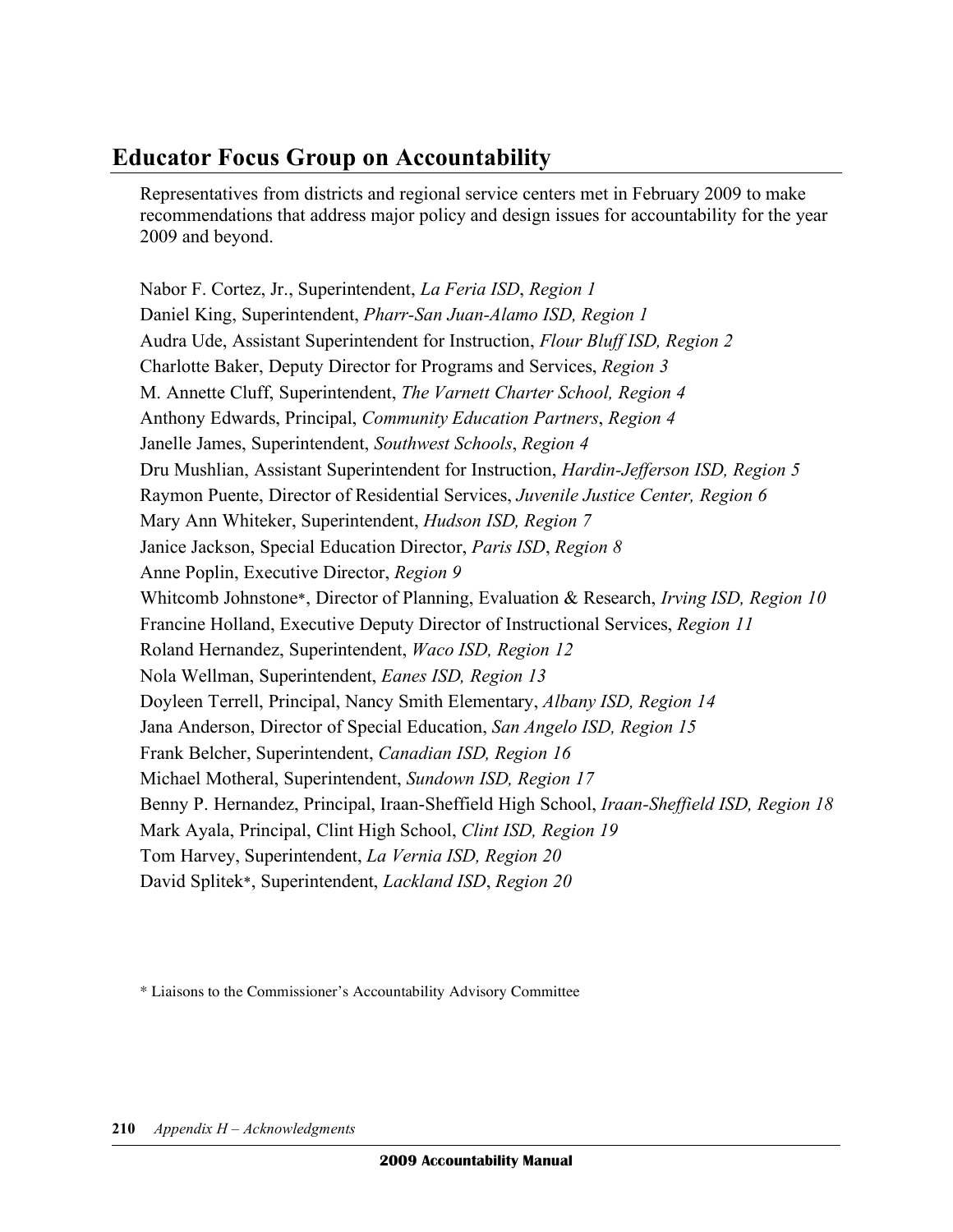# **Commissioner's Accountability Advisory Committee**

 Representatives from legislative offices, school districts, and the business community were invited to participate in resolving issues critical to the accountability system. The Commissioner's Accountability Advisory Committee met in March 2009 to review the recommendations made by the Educator Focus Group. The Advisory Committee either endorsed the Focus Group's proposals or recommended alternative proposals which were forwarded to the commissioner.

#### **LEGISLATIVE STAFF**

| Kara Belew      | Senior Policy Advisor, Office of Governor Perry                     |
|-----------------|---------------------------------------------------------------------|
| Von Byer        | Committee Director, Senate Education Committee                      |
| John McGeady    | Public Education Team Manager, Legislative Budget Board             |
| Andrea Sheridan | Senior Education Advisor, <i>Office of the Speaker of the House</i> |
| Jenna Watts     | Policy Director, House Public Education Committee                   |

### **OTHER REPRESENTATIVES**

| Executive Director, Texas Association of School Boards         |
|----------------------------------------------------------------|
| Executive Director, Texas Charter Schools Association          |
| President, Texas Institute for Education Reform                |
| Executive Director, Texas High Schools Project/Communities     |
| <b>Foundation of Texas</b>                                     |
| President & CEO, Texas Association of Business                 |
| Partner, Akin, Gump, Strauss, Hauer, and Feld                  |
| President, Center for Reform of School Systems                 |
| President & CEO, Texas Public Policy Foundation                |
| Executive Director/General Counsel, Texas Classroom Teachers   |
| <i>Association</i>                                             |
| Executive Director, Texas Association of School Administrators |
| <b>Winick Consultants</b>                                      |
|                                                                |

#### **SCHOOL DISTRICT / ESC REPRESENTATIVES**

| Elizabeth Abernethy  | Executive Director, Region 7                            |
|----------------------|---------------------------------------------------------|
| <b>Bret Champion</b> | Superintendent, Leander ISD                             |
| Jesus Chavez         | Superintendent, Round Rock ISD                          |
| Ralph H. Draper      | Superintendent, Spring ISD                              |
| Pat Forgione         | Superintendent, Austin ISD                              |
| Michael Hinojosa     | Superintendent, Dallas ISD                              |
| Harlan Howell        | Director of Research and Evaluation/Computer Services,  |
|                      | Harlingen CISD                                          |
| Whitcomb Johnstone*  | Director of Planning, Evaluation & Research, Irving ISD |
| Mike D. Motheral     | Superintendent, Sundown ISD                             |
| David Splitek*       | Superintendent, Lackland ISD                            |

\*Liaisons to Educator Focus Group on Accountability